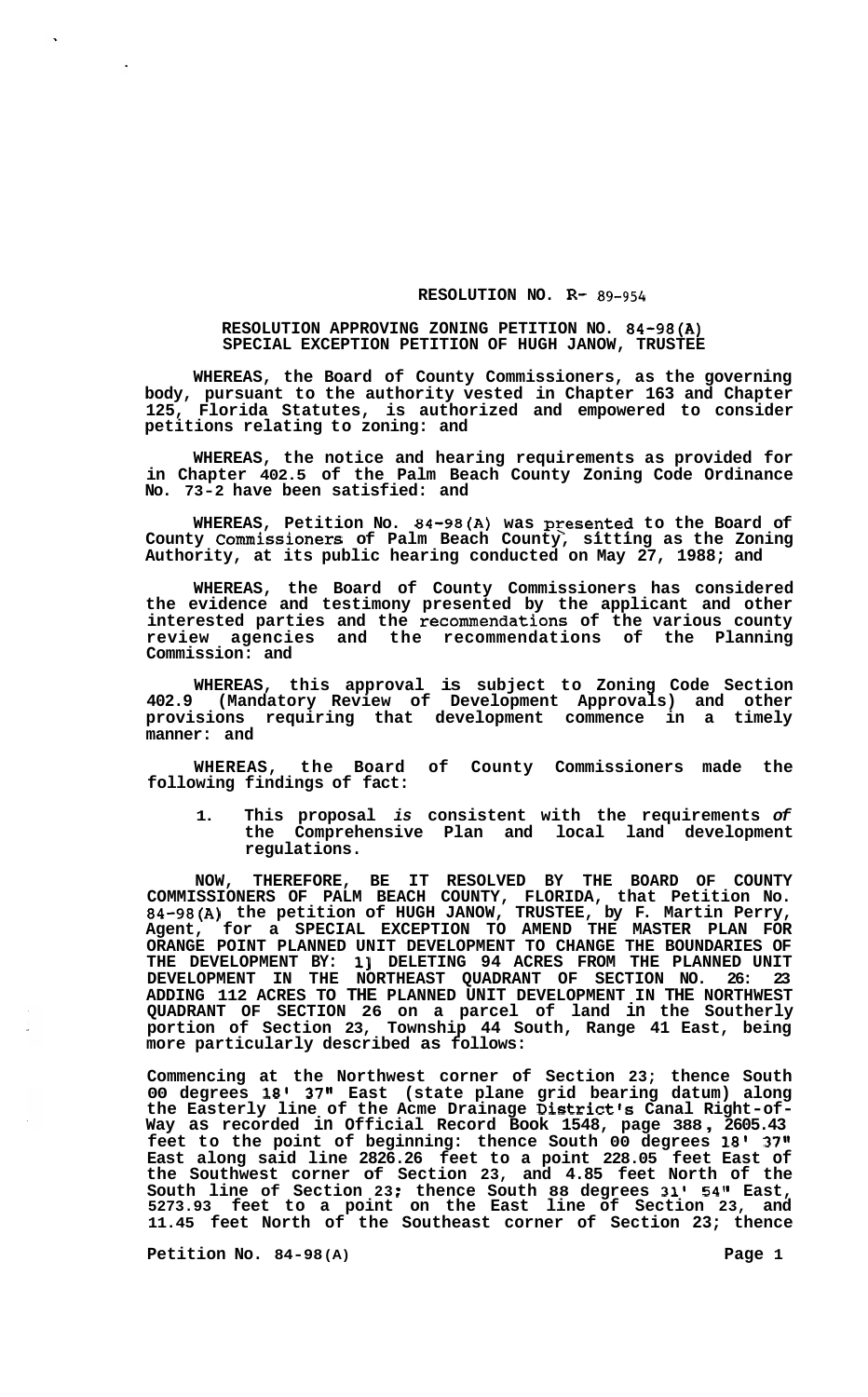North *00* degrees **33' 33''** West along the East line of said Section, **2712.62** feet to the East **1/4** corner of Section **23;**  thence North **02** degrees **15' 48"** East along said East line, **88.08**  feet; thence North **88** degrees **14' 59"** West, **5266.96** feet to the Point of Beginning.

Together with a parcel in Section **26,** Township **44** South, Range **41**  East, being more particularly described as follows:

Beginning at the Southwest corner of Section **26:** thence South **88**  degrees 28' 00" East (state plane grid bearing datum) along the South line of said Section, **5408.17** feet to a point on a line that is **37.5** feet West of and parallel with the East line of Section **26;** thence North **02** degrees **39' 49"** East along said parallel line, **2740.73** feet to the South line of a parcel as described in O.R.B. **986,** page **210;** thence North **88** degrees **57' 19l1** West along the South line of said parcel, **1534.53** feet to the Southeast corner thereof: thence North **02** degrees **39' 49"**  East along the West line of said parcel, **2674.91** feet to a point on the South line *of* a parcel as described in Official Record **Book** (0.R.B) **3203,** page **1846,** as Parcel **111;** thence North **88**  degrees **31' 54"** West along said South line, **3694.94** feet **to** the West line of the Acme Drainage District's canal Right-of-way as monumented and described in 0.R.B **1921,** page **1331,** of said public records: thence South **04** degrees **33' 44''** West along said East line, **5404.86** feet to the Point **of** Beginning, together with all of Section **34,** Township **44** South, Range **41** East.

All the above parcels subject to the Acme Drainage District Canal reservations as recorded in Deed Book **1037,** pages **686-692;** and being located on the north and south sides of the proposed Lake Worth Road Extension, approximately **1.3** miles west of State Road **7 (U.S 441),** in a RE-Residential Estate Zoning District, was approved as advertised, subject to the following conditions:

- **1.**  The developer shall comply with all previous conditions of approval unless expressly modified herein.
- **2.**  All property included in the legal description of this petition shall be subject **to** a Declaration of Restrictions and Covenants acceptable to the County Attorney's Office which shall provide, among other things, for: Formation of a single "master" property **owner's** association, and automatic membership in the llmasterll association by any party holding title **to** any portion of the property included in the **PUD.**
- **3.**  The equestrian trials shall not be permitted to encroach the required twenty-five **(25)** foot buffer.
- **4.**  The proposed ten **(10)** acre equestrian pod located in the southwest corner **of** Section **26** shall **be** designated as an equestrian facility and shall be limited to **a**  maximum of two **(2)** acres of equestrian related commercial use.
- **5.**  Prior to master plan certification the master plan shall be amended to indicate: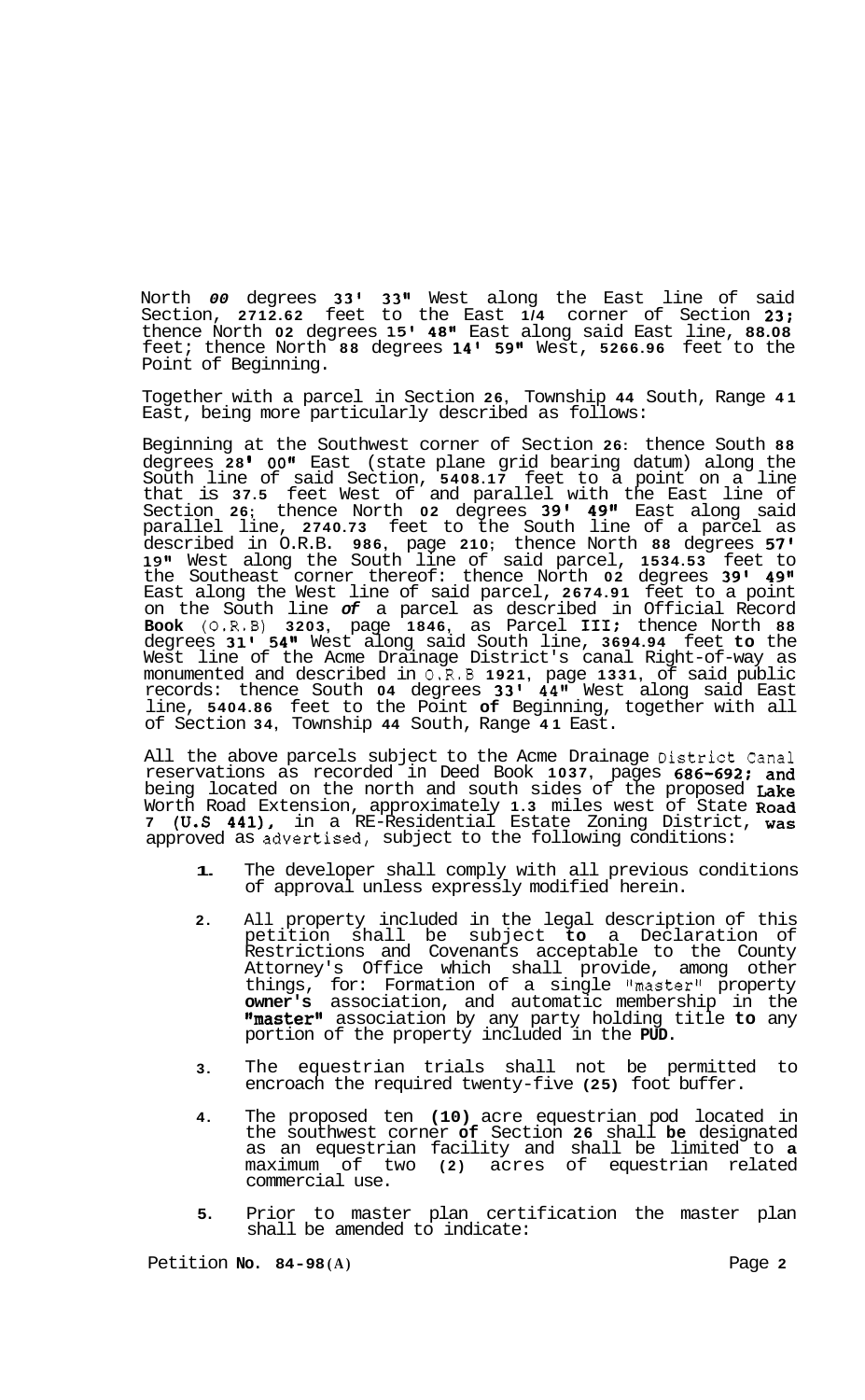## The minimum tree planting requirement;  $a.$

- b. Minimum native tree planting requirement; and
- c. How the minimum native tree planting requirement<br>will be satisfied and incorporated into the will be satisfied and incorporated into project design.
- **6.** Condition **No.** 1l.b of Zoning Petition **No.** 84-98, Resolution **No.** R-1834 which states:
	- **ll11.** b. Commercial pods located in the immediate vicinity of the school site shall be cooperatively agreed upon by the School Board and the petitioner, in efforts to minimize attractive nuisances to students."
	- **Is** hereby amended to read as follows:

"The petitioner shall consult with the! School Board prior to considering the commercial uses that may be permitted on the one (1) acre commercial pod located on Lake Worth Road."

- *7.* Condition **No.** 4 **of** Zoning Petition **No.** 84-98, Resolution **No.** R-1834, which presently states:
	- <sup>"4</sup>. **A.** Developer shall provide construction plans for an additional 4-lane bridge over !LWDD **E-1**  Canal per C.E. approval. The plan section shall include sidewalks. In acidition, construction plans shall be submitted for the following turn lanes at the intersection **of**  Lake Worth Rd. & **S.R.** *7:* 
		- a. Dual left turn lanes, north approach
		- **b.**  dual left turn lanes, south approach
		- d. C. dual left turn lanes, east approach Dual left turn lanes, west approach
		- e. right turn lanes, north approach
		- f. right turn lanes, south approach
		- **g\***  right turn lanes, east approach
		- h. right turn lanes, west approach

These plans shall be completed within **12**  months **of** Special Exception approval or prior to issuance of lOlst Building Permit, whichever shall first occur.

**B.** Developer shall construct an additional **4**  lane bridge over LWDD  $E-1$  Canal on Lake Worth Road per County Engineer's approval. This construction shall also include turn lanes **at**  the intersection **of** Lake Worth **Road** & **S.R.** *7*  as required in this condition in the previous paragraph as outlined below. This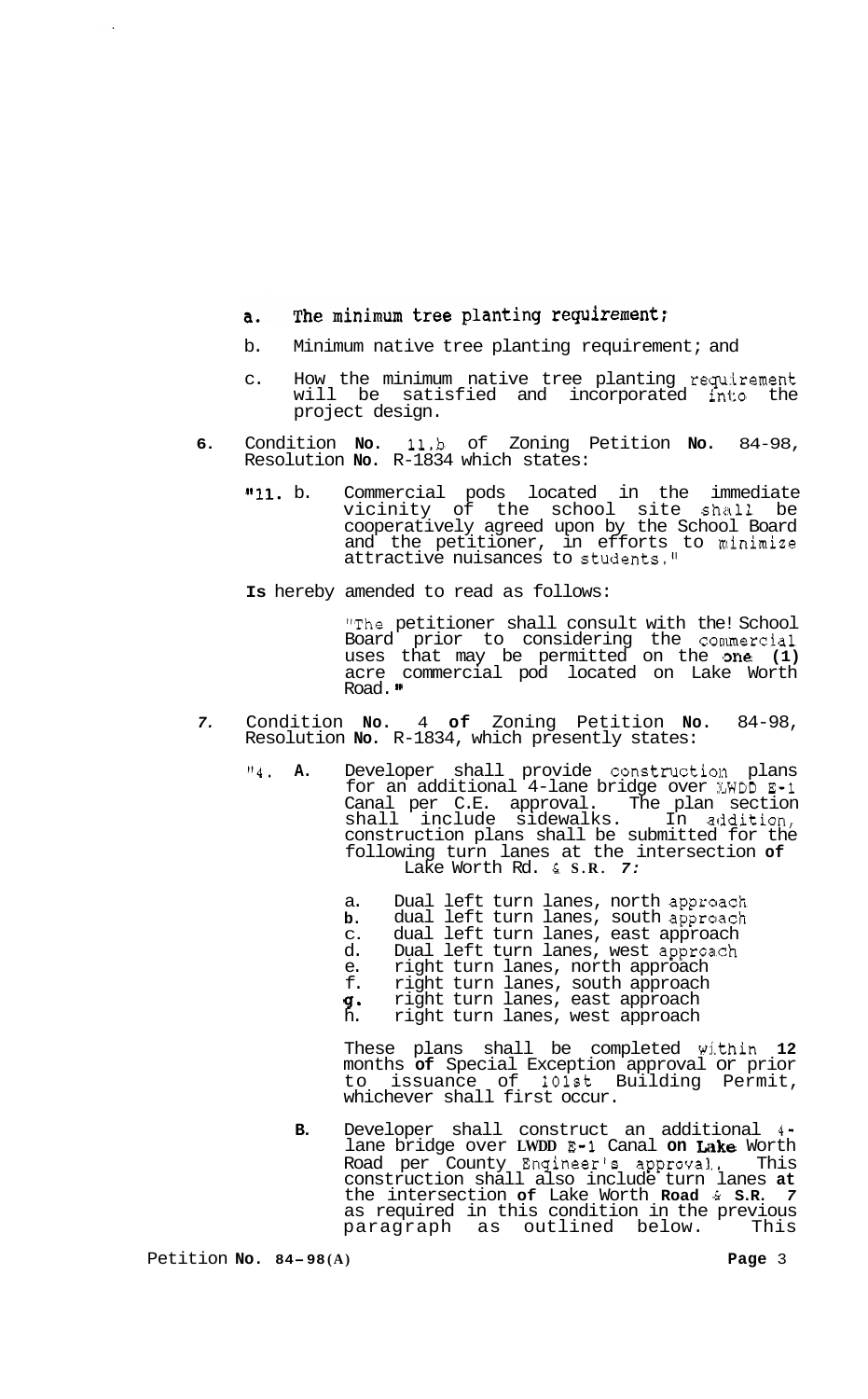construction shall be for a **400** foo': full section, plus the appropriate transitions to the existing two lanes.

a. Dual left turn lanes, north approach

- **b.**  dual left turn lanes, south approach
- C. dual left turn lanes, east approacll
- d. Dual left turn lanes, west approacll
- e. f. right turn lanes, north approach right turn lanes, south approach
- 4 right turn lanes, east approach
- h. right turn lanes, west approach
	- i. Signalization when required as determined by the County Engineer.

This developer shall also be responsible for any and all right-of-way acquisitior. costs incurred with construction of these turn lanes and bridge construction as outlined<br>above. It is the intent that the right of It is the intent that the right of shall be acquired as shown cn the Thoroughfare R/W Protection Map "Special Intersections1'. Palm Beach County will acquire this right-of way at the developer's expense. This construction shall be completed within **24** months **of** Special Exception approval or prior to issuance of **200** Building Permits, whichever shall first occur. This Petitioner shall e.lso be required **to** post surety in the form of a Clean Irrevocable letter **of** credit within *6*  months of Special Exception approval or<br>prior to issuance of a building permit. The prior to issuance of a building permit. The amount of this letter **of** credit shall be based upon a certified cost estimate by the developer's engineer for required plans and construction for improvements **of** Lake Worth Rd. & S.R. 7."

**Is** hereby amended **to** read as follows:

- **Ir4. A.** Developer shall provide construction plans for an 8-lane bridge over LWDD **E-1**  Canal per **C.E.** approval. The plan section shall include sidewalks. In addition, construction plans shall **be**  submitted for the following turn lanes **at** the intersection **of** Lake Worth Rd. & S.R. *7:* 
	- **1)** Dual left turn lanes, north approach
	- **2)** Dual left turn lanes, south approach
	- **3)** Dual left turn lanes, east approach<br>**4)** Dual left turn lanes, west approach
	- **4)** Dual left turn lanes, west approach<br>**5)** Right turn lanes, north approach
	- **5)** Right turn lanes, north approach<br>**6)** Right turn lanes, south approach
	- *6)* Right turn lanes, south app1:oach

**Petition No. 84-98 (A)** Page **4**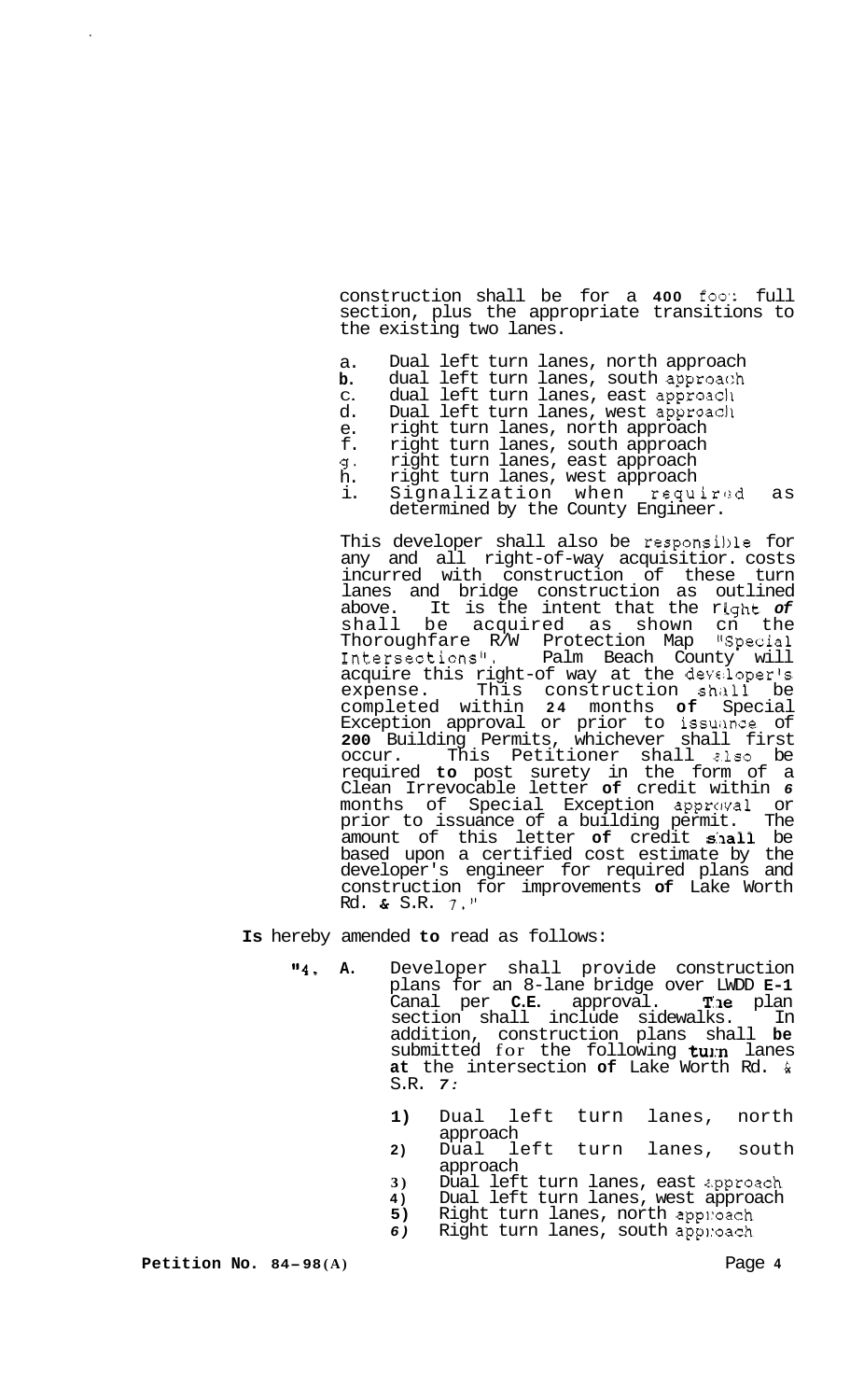*7)* Right turn lanes, east approac:h 8) Right turn lanes, west approach

These plans shall be completed prior to June **15, 1988,** or prior to the certification of the master plan, whichever shall first occur.

- **B.** Developer shall construct the improvements as shown in the construction plans presently under review by the County Engineer ov+r LWDD E-1 Canal on Lake Worth Road per the County Engineer's approval. This construction shall also include turn lanes at the intersection of **Lake** Worth Road & S.R. *7* as required j,n this condition in the previous paragraph as outlined below. This constructicm shall be for a 400 foot full section, plus the appropriate transitions to the existing two lanes. Construction shall commence prior to August **1, 1988** and shall be completed prior to June **1, 1989.** 
	- $1)$ Dual left turn lanes, north approach
	- Dual left turn lanes, south  $2)$ approach
	- $3)$ Dual left turn lanes, east approach
	- 4) Dual left turn lanes, west approach
	- $5)$ Right turn lanes, north approach
	- $6)$ Right turn lanes, south approach
	- 7) Right turn lanes, east approach
	- Right turn lanes, west approach 8)
	- Signalization when required as 9) determined by the County Engineer.

This developer shall also be re:;ponsible for any and all right-of-way acquisition *costs* incurred with construction of these turn lanes and bridge construction as outlined above. It **is** tk.e intent that the right-of-way shall be acquired as shown on the Thoroughfare Right-of-Way Protection Map "Special<br>Intersections" - Palm Beach County will acquire this right-of-way at the developer's expense. This construction shall be completed prior to the construction schedule as preclented **to**  Palm Beach County, and agreed upon by the developer. This Petitio:ner shall also be required **to** post sure'cy in the form **of a** clean irrevocable letter **of**  credit for the above offsite road improvements prior to June **16, 1988.** The amount of this letter **of** credi': shall be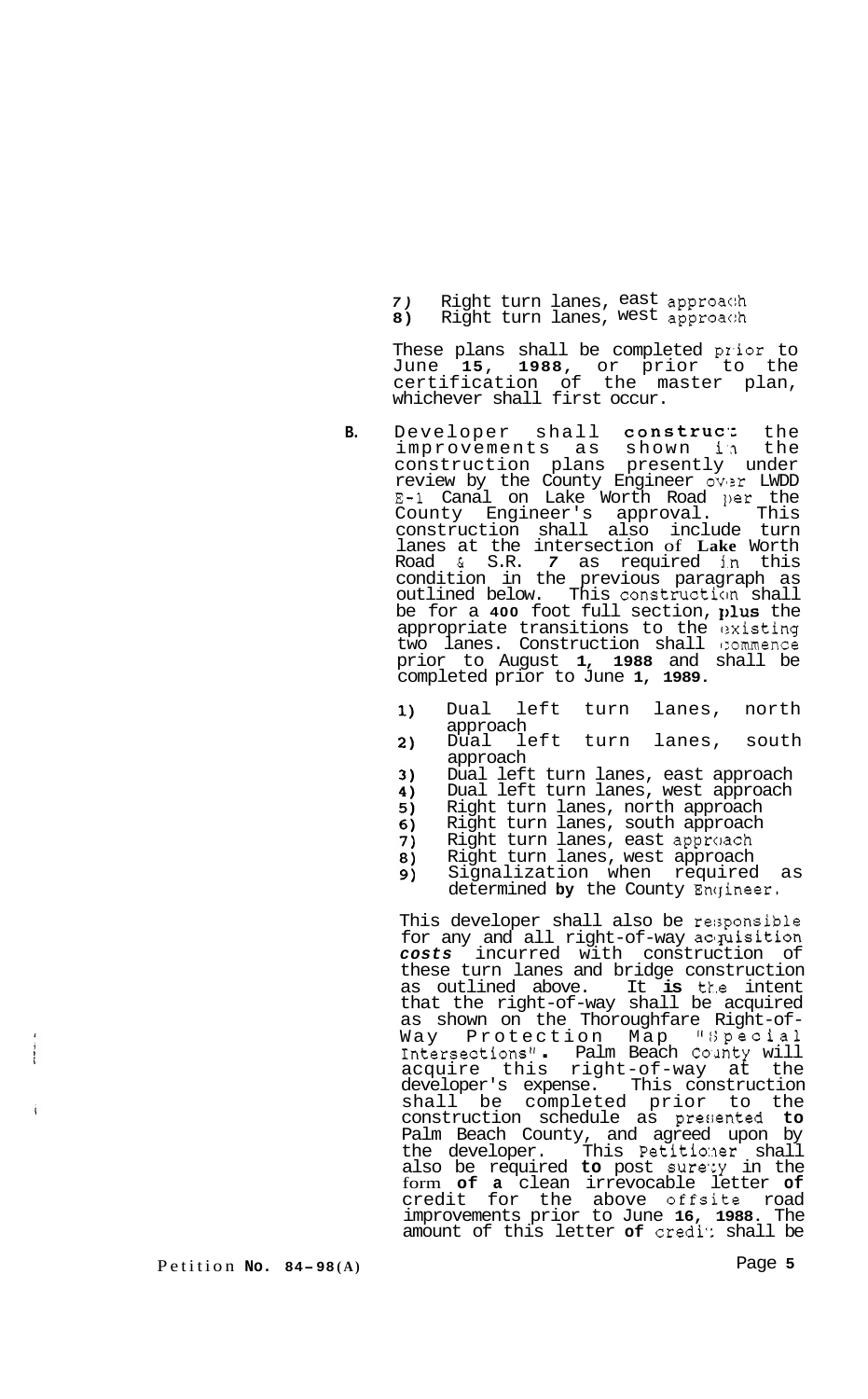based upon a certified cost estimate by the developer's engineer for required plans and construction for improrrements of Lake Worth Rd. *t* S.R. *7* and update annually. Surety for any and all remaining off-site improvements sklall be posted prior to August 1, 19ll8, or prior to certification of any sit $_{0}$  plan, whichever of the two shall first occur. **"** 

- 8. Sewer service is available to the property. Therefore, no septic tank shall be permitted on the site.
- **9.**  Water service is available to the property. Therefore, no well shall be permitted on the site to provide potable water.
- **10.**  The **11** acre commercial pod shall provide a minimum thirty-f ive **(35)** foot landscape buffer along their entire perimeter, supplemented with a berm and hedge combination to reach a combined height of six **(6)** feet, with native ten **(10)** to twelve **(12)** foot canopy trees planted a maximum of twenty **(20)** feet on center.
- **11.**  Condition **No. 2** of Resolution **No.** R-1834, Zoning Petition **No.** 84-98, which presently states:
	- **"2.** Petitioner shall convey for the ultimate r:'.ght-ofway of:
		- a. Lake Worth Road, **120** foot on an a:.ignment approved by the County Engineer.
		- b. South Road, 80 feet at right-of-way.

All rights **of** way shall be conveyed within 90 days of approval and conveyances must be accepted by Palm Beach County prior to issuance of the first building permit."

**Is** hereby amended to read as follows:

"Petitioner shall convey for the ultimate right-<br>of-way of:

- a. Lake Worth Road, **120** foot on an alignment approved by the County Engineer.
- b. South Road, 80 feet at right-of-way.

Approval and conveyances must be accepted by Palm Beach County prior **to** July **1, 1988, or** :prior to certification **of** the master plan, whichever shall first occur.<sup>.</sup>

**12.**  All thoroughfares and collector roads shall be built to Palm Beach County Thoroughfare Plan Standards as they presently exist, **or** as they may be amended from time to time.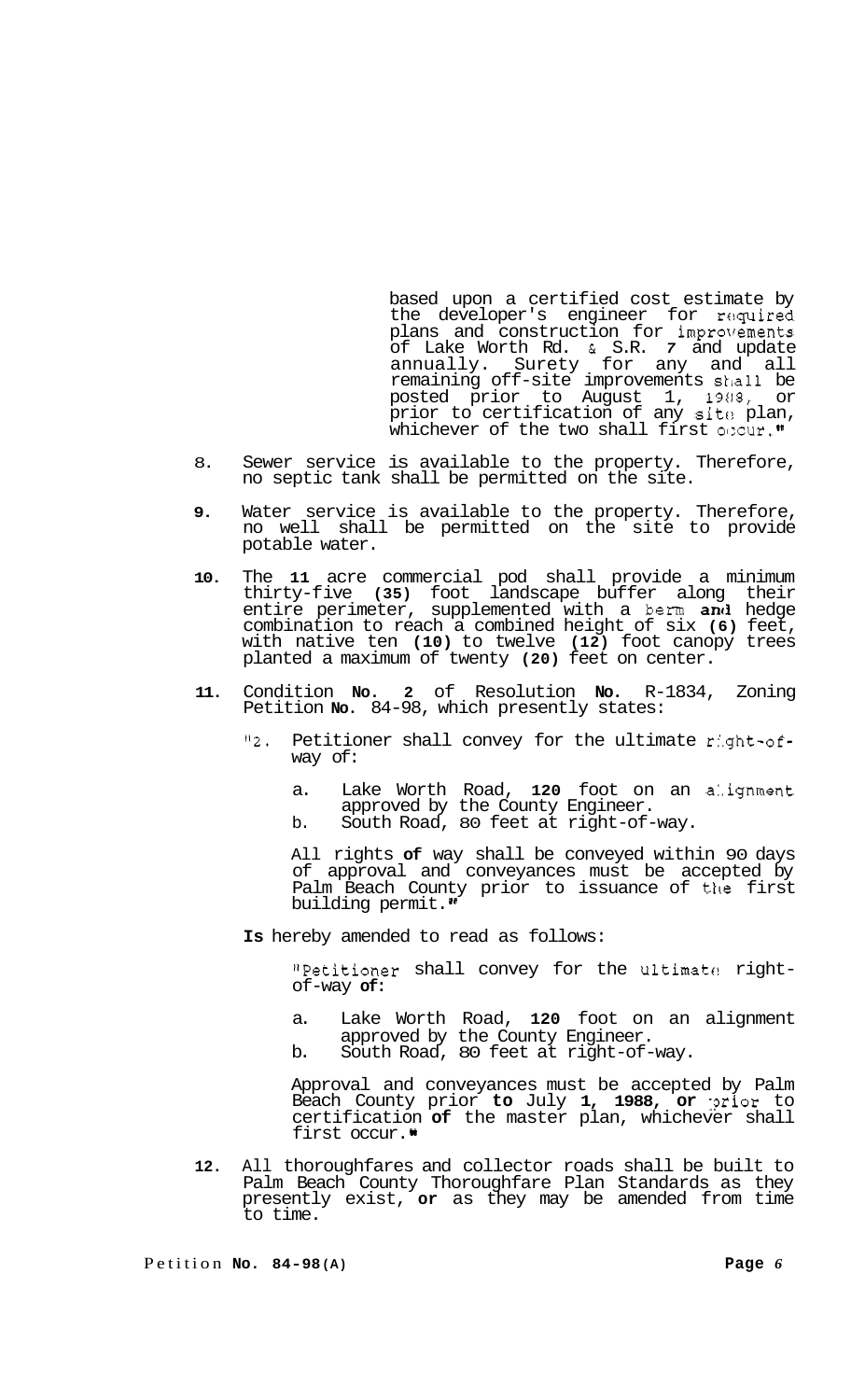- 13. Any right-of-way required for the construction of South Road (to Palm Beach County Thoroughfare Plan Stardards) shall be funded in its entirety by this property owner. Said right-of-way shall be acquired concurrent: with<br>approval of the construction plans by Palm Beach County.
- Property owner shall fund the cost of signalization at 14. any of the project's entrances onto either South Road or Lake Worth Road including the school site.
- 15. The property owner shall disclose to perspective home buyers the future existence **of** Lake Worth Ro2.d from State Road *7* to Wellington as a future six-lane highway and the existence of Florida Power and Light's transmission lines which traverse the property. Disclosure shall be made in sales brochures and literature.
- **16.** Use of the **11** acre commercial site shall be linited to equestrian related commercial uses such as tack shops, commercial stables, feed and grain sales, and no general retail land uses shall be permitted on the site. There shall be no commercial signage on any public road advertising the development **whic:** would attract patrons from outside the development.
- **17.** The land area of the planned unit development llorth of proposed Lake Worth Road shall not receive mas1:er plan certification until a site visit has been conducted to determine the viability and significance of the wetland areas located in the north portion of the pro:Iect. **To**  the greatest extent possible viable wetland areas shall be preserved and incorporated into the projec':'s open space and surface water management systems. If the wetland areas are viable, the boundaries shall be incorporated into the project's vegetation removal permit and a conservation easement sllall be established for those areas. The conservation easement shall be platted as such and incorporated :.nto the project design and may be used for storm water management and passive recreation azeas. **A**  recommendation on the viability of wetland areas shall **be** made **to** the Zoning Director **by** representatjves from the Zoning Division, Planning Division, Department of Environmental Resources Management, South Flor:.da Water Management District and representative(s) **of** the developer.
- **18.** Condition **No.** 3(a) *of* Resolution **No. R-1834** , Zoning Petition **No. 84-98,** which presently **states:** 
	- **"3.** Developer shall construct:
		- a) South Road from existing limits cf paving west to the project's westernmost access drive in Section **34** concurrent with the construction of the project's entrance roads

Petition **No. 84-98 (A)** Page *7*